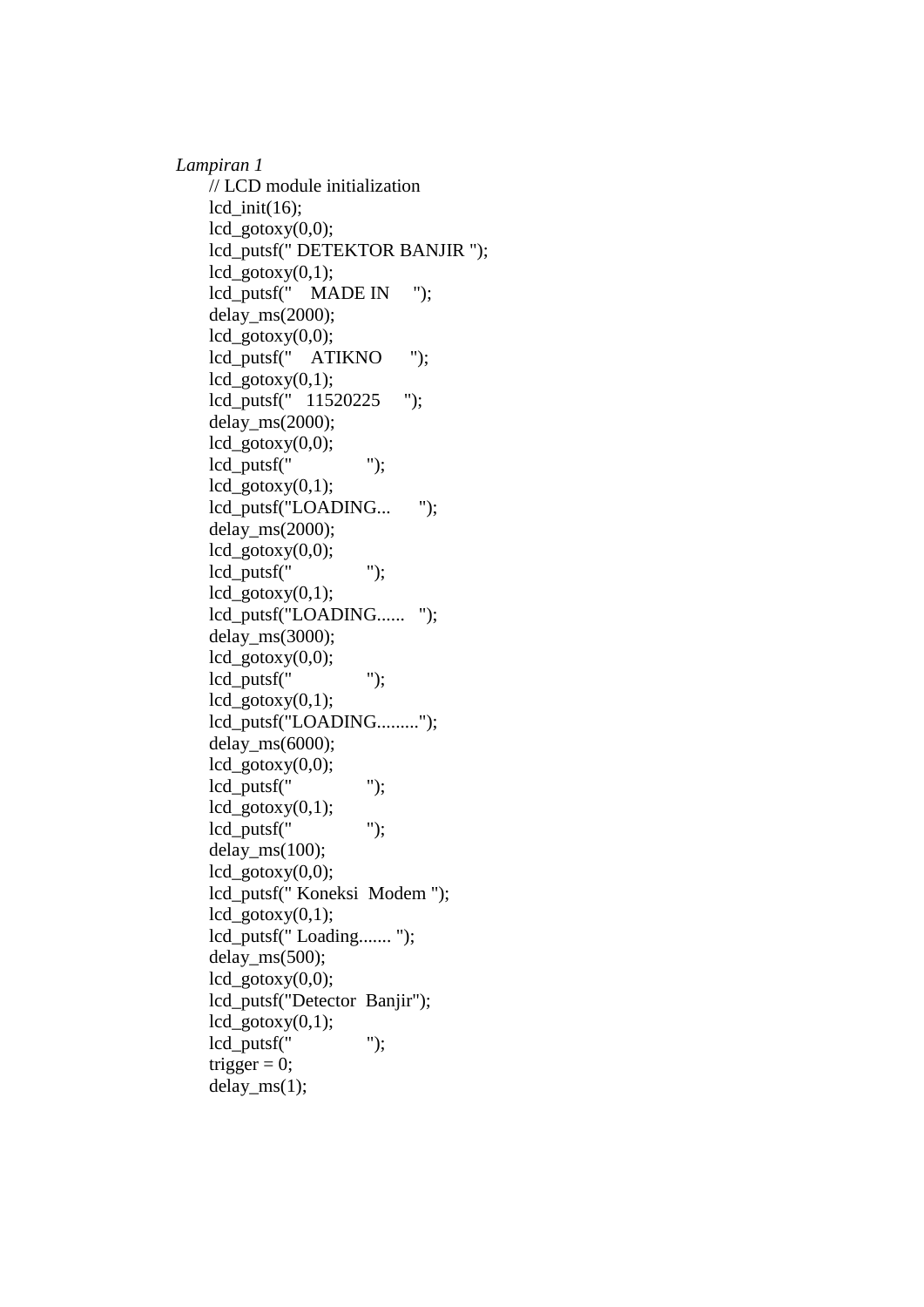## *Lampiran 2*

```
 // Place your code here
lcd\_gotoxy(0,0); lcd_putsf("Detector Banjir");
jarak = 0; count=0;
trigger = 0;
 delay_us(100);
trigger = 1;
 delay_us(15);
trigger = 0;
delay_us(10);while (echo == 0);
while (echo == 1) {
  count++;
 }
jarak = (unsigned int)(((float)count)/65); sprintf(buf,"jarak:%dcm ",jarak);
lcd\_gotoxy(0,1); lcd_puts(buf);
 delay_ms(500);
```
## *Lampiran 3*

```
//=========================================================
void enter(void)
{
putchar(13);
```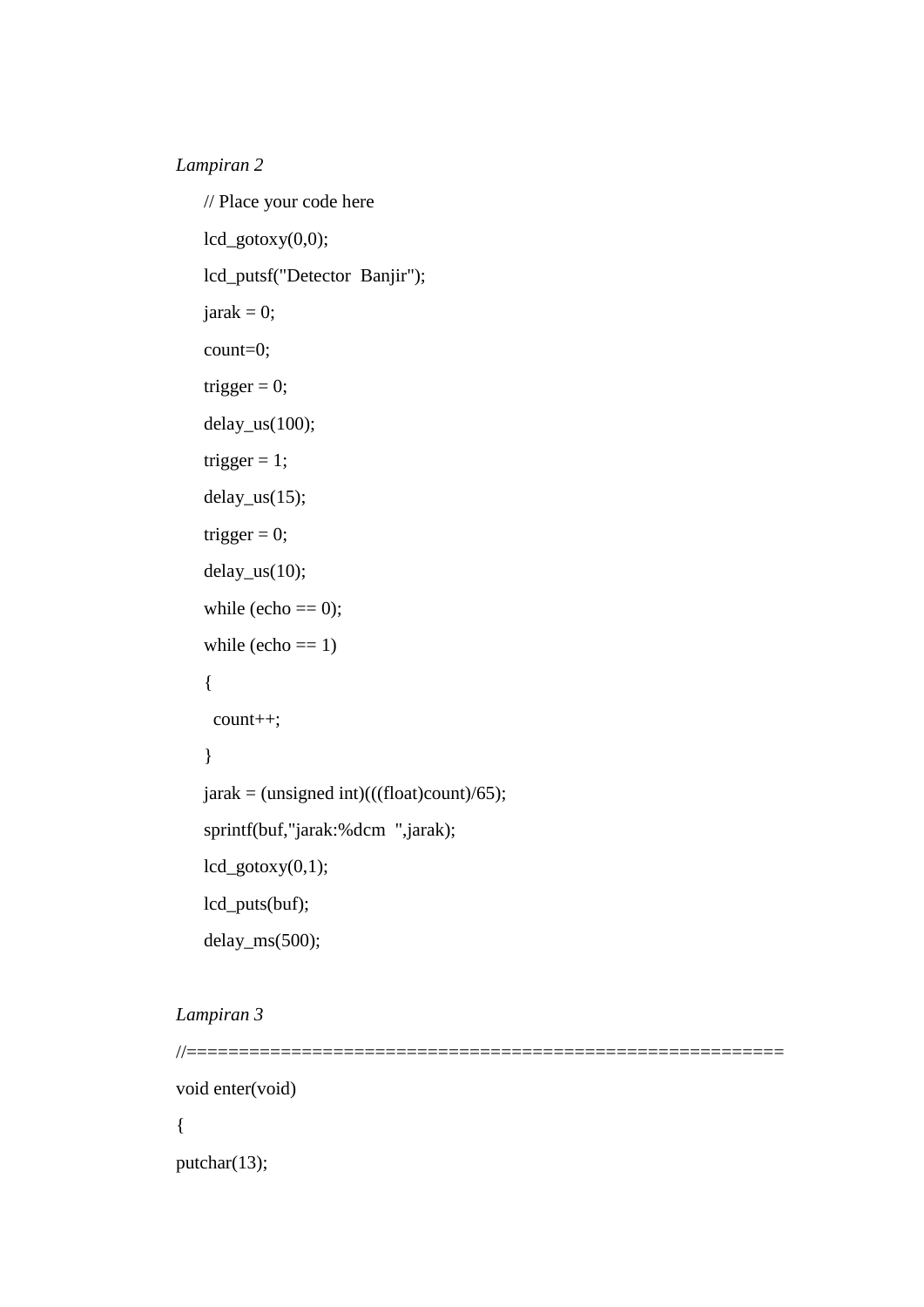```
} 
void pesan()
{
if(data==2){printf("SIAGA BANJIR!!!!!");}
if(data==3){printf("BAHAYA BANJIR!!!!!");}
}
void SMS()
{
printf("AT+CMGS=");
putchar(34);
printf("+6287751753550");
putchar(34);
putchar(13);
pesan();
putchar(26);
delay_ms(500);
```
*Lampiran 4*

}

/\*\*\*\*\*\*\*\*\*\*\*\*\*\*\*\*\*\*\*\*\*\*\*\*\*\*\*\*\*\*\*\*\*\*\*\*\*\*\*\*\*\*\*\*\*\*\*\*\*\*\*\*\*

This program was produced by the CodeWizardAVR V1.25.5 Professional Automatic Program Generator © Copyright 1998-2007 Pavel Haiduc, HP InfoTech s.r.l. http://www.hpinfotech.com

Project : Detektor Banjir Version :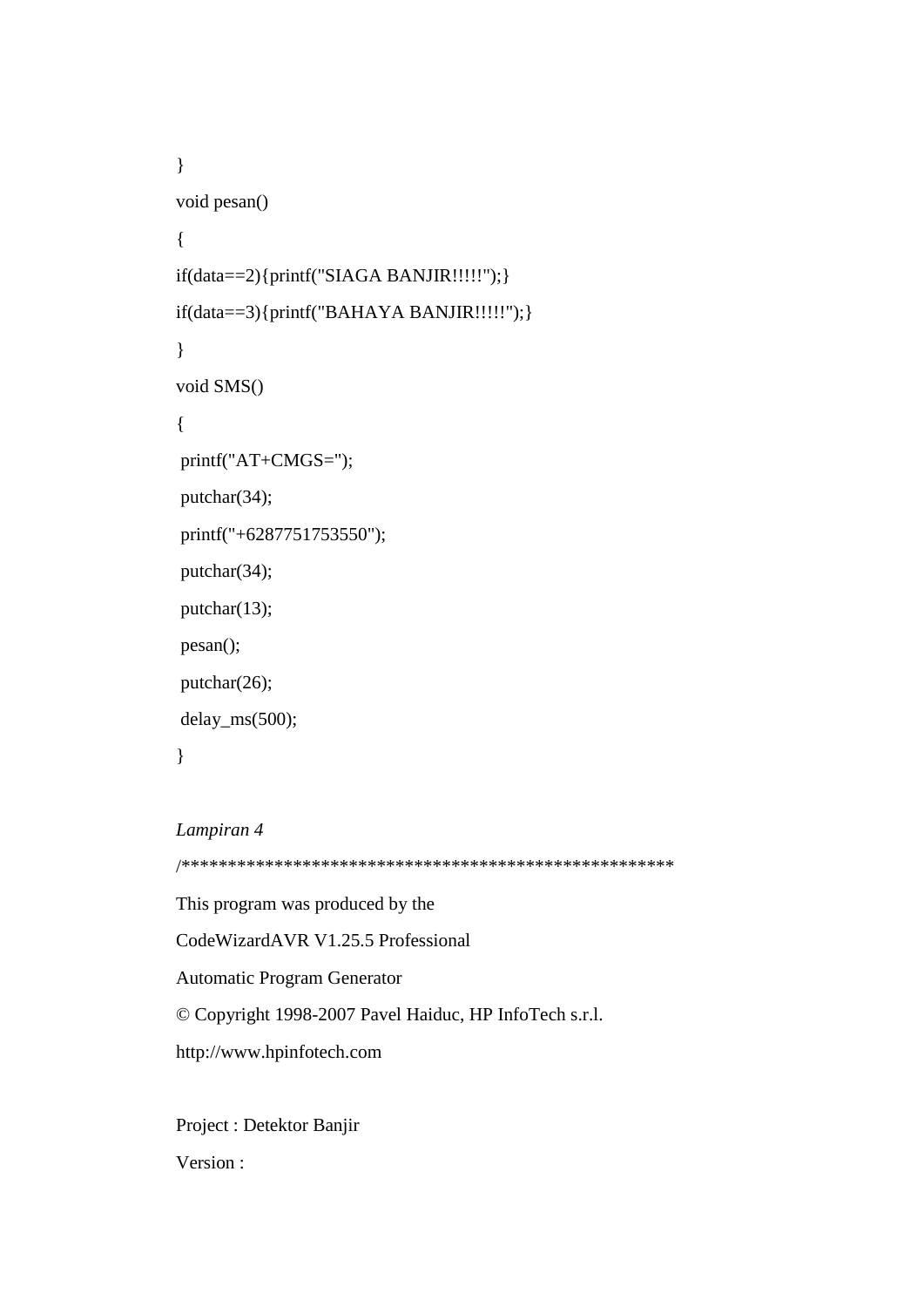Date: 08/08/2015

Author : F4CG

Company : F4CG

Comments:

Chip type : ATmega16

Program type : Application

Clock frequency : 11.059200 MHz

Memory model : Small

External SRAM size : 0

Data Stack size : 256

\*\*\*\*\*\*\*\*\*\*\*\*\*\*\*\*\*\*\*\*\*\*\*\*\*\*\*\*\*\*\*\*\*\*\*\*\*\*\*\*\*\*\*\*\*\*\*\*\*\*\*\*\*/

 $\#$ include  $\langle$ mega16.h $>$ 

#include <delay.h>

// Alphanumeric LCD Module functions

#asm

.equ \_\_lcd\_port=0x15 ;PORTC

#endasm

 $\#$ include  $\lt$ lcd.h $>$ 

// Standard Input/Output functions

#include <stdio.h>

#define trigger PORTA.0

#define echo PINA.1

#define baudrate 9600

unsigned int jarak;

unsigned int count=0;

char buf[33];

char data;

char keadaan,kirim\_sms;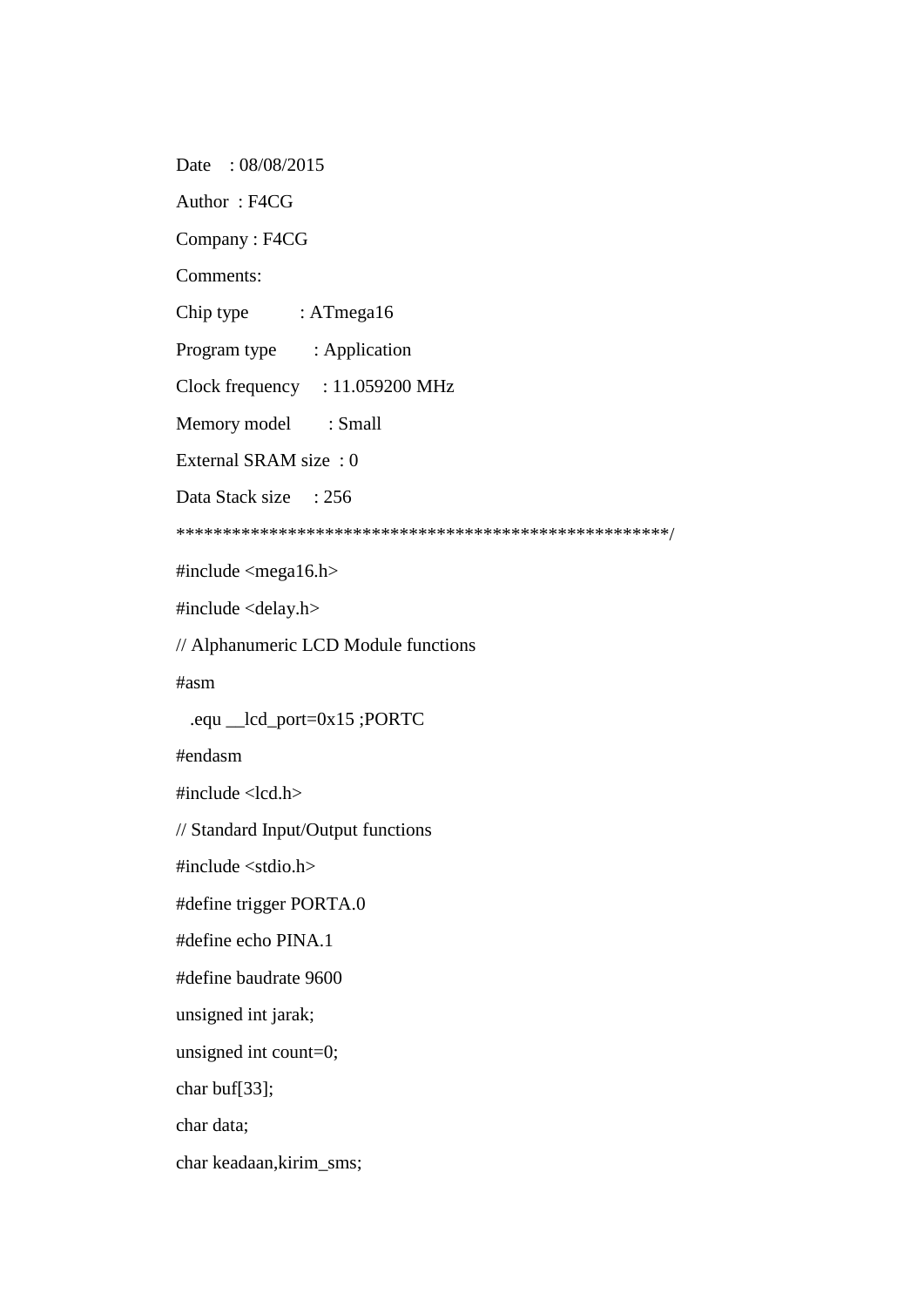```
//=========================================================
```

```
void enter(void)
{
putchar(13);
} 
void pesan()
{
if(data==2){printf("SIAGA BANJIR!!!!!");}
if(data==3){printf("BAHAYA BANJIR!!!!!");}
if(data==4){printf("SENSOR RUSAK!!!!!");}
}
void SMS()
{
printf("AT+CMGS=");
putchar(34);
printf("+6287751753550");
putchar(34);
putchar(13);
pesan();
putchar(26);
delay_ms(500); 
}
void SMS_1()
{
printf("AT+CMGS=");
putchar(34);
printf("+6283845846503");
putchar(34);
```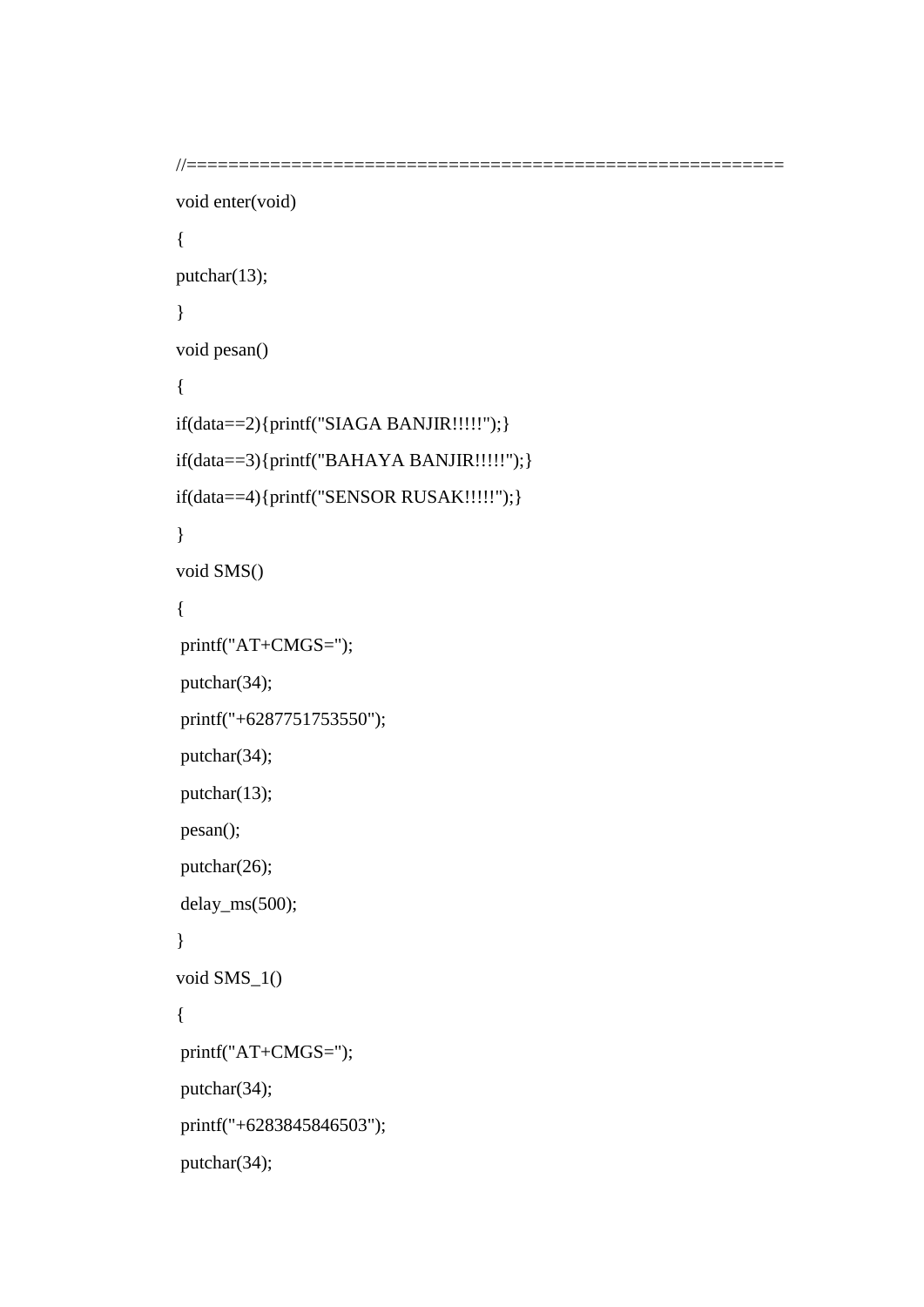```
putchar(13);
pesan();
putchar(26);
delay_ms(500); 
}
void SMS_A()
{
printf("AT+CMGS=");
putchar(34);
printf("+6283845846503");
putchar(34);
putchar(13);
pesan();
putchar(26);
delay_ms(500); 
} 
// Declare your global variables here
void main(void)
{
// Declare your local variables here
// Input/Output Ports initialization
// Port A initialization
// Func7=In Func6=In Func5=In Func4=In Func3=In Func2=In Func1=In 
Func0=Out 
// State7=T State6=T State5=T State4=T State3=T State2=T State1=T State0=0 
PORTA=0x00;
DDRA=0x01;
```
// Port B initialization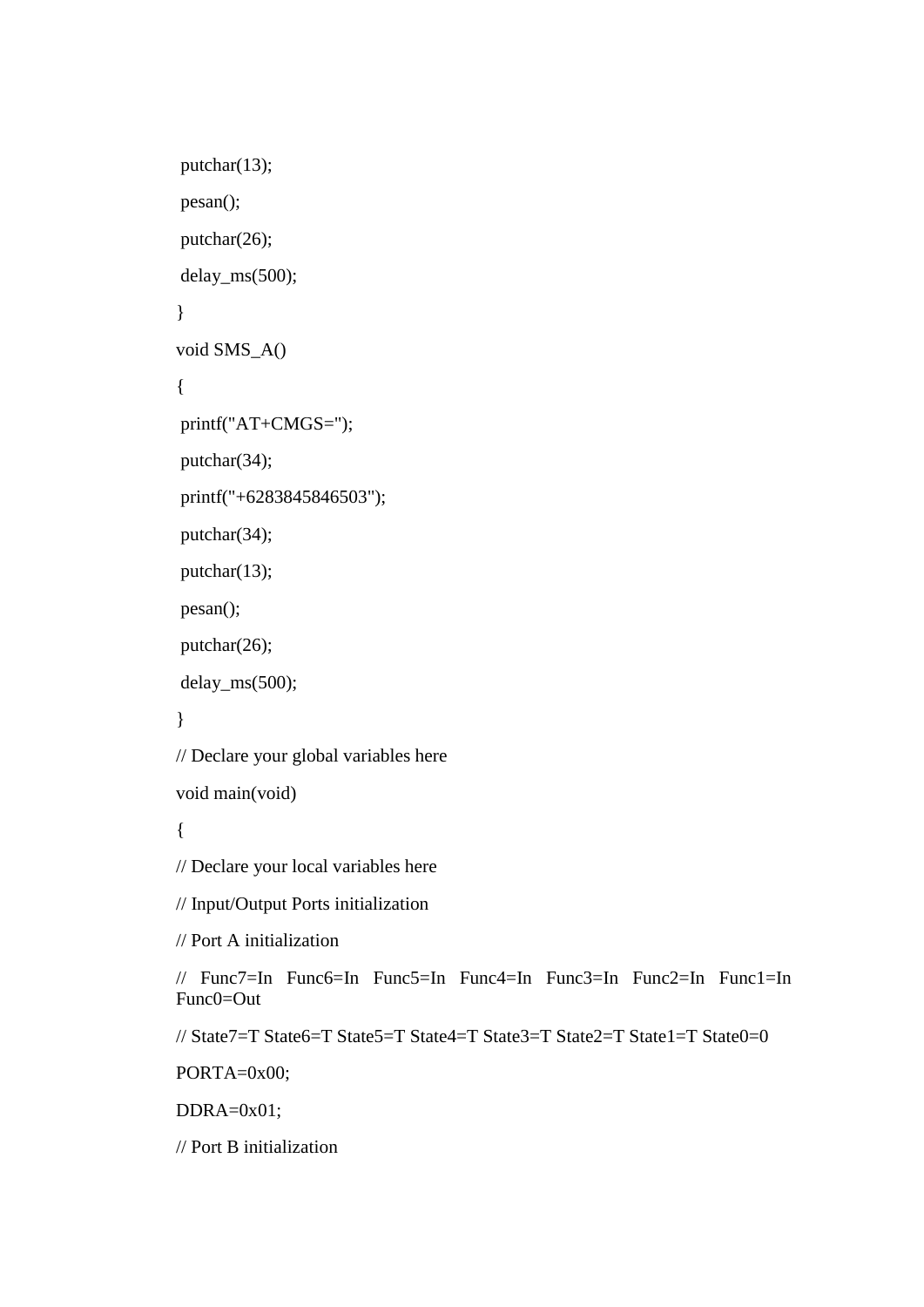// Func7=In Func6=In Func5=In Func4=In Func3=Out Func2=Out Func1=Out  $Func0=Out$ 

// State7=T State6=T State5=T State4=T State3=0 State2=0 State1=0 State0=0

PORTB=0x00;

DDRB=0x0F;

// Port C initialization

// Func7=In Func6=In Func5=In Func4=In Func3=In Func2=In Func1=In  $Func0=In$ 

// State7=T State6=T State5=T State4=T State3=T State2=T State1=T State0=T

PORTC=0x00;

DDRC=0x00;

// Port D initialization

// Func7=In Func6=In Func5=In Func4=In Func3=In Func2=In Func1=In Func0=In

// State7=T State6=T State5=T State4=T State3=T State2=T State1=T State0=T

PORTD=0x00;

 $DDRD=0x00$ :

// Timer/Counter 0 initialization

// Clock source: System Clock

// Clock value: Timer 0 Stopped

// Mode: Normal top=FFh

// OC0 output: Disconnected

TCCR0=0x00;

TCNT0=0x00;

 $OCR0=0x00;$ 

// Timer/Counter 1 initialization

// Clock source: System Clock

// Clock value: Timer 1 Stopped

// Mode: Normal top=FFFFh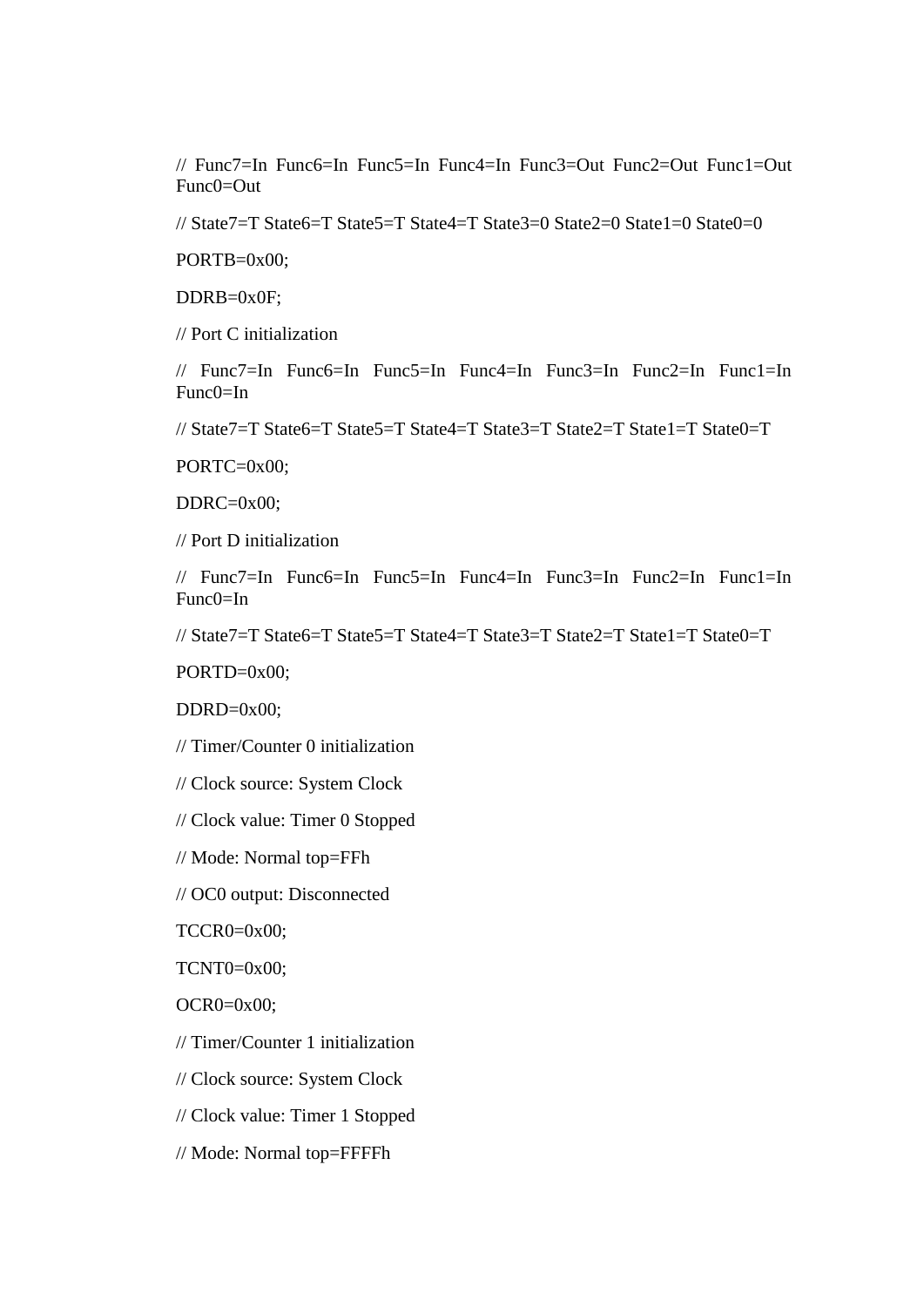// OC1A output: Discon.

// OC1B output: Discon.

// Noise Canceler: Off

// Input Capture on Falling Edge

// Timer 1 Overflow Interrupt: Off

// Input Capture Interrupt: Off

// Compare A Match Interrupt: Off

// Compare B Match Interrupt: Off

TCCR1A=0x00;

TCCR1B=0x00;

TCNT1H=0x00;

TCNT1L=0x00;

ICR1H=0x00;

 $ICR1L=0x00;$ 

OCR1AH=0x00;

OCR1AL=0x00;

OCR1BH=0x00;

OCR1BL=0x00;

// Timer/Counter 2 initialization

// Clock source: System Clock

// Clock value: Timer 2 Stopped

// Mode: Normal top=FFh

// OC2 output: Disconnected

 $ASSR=0x00;$ 

TCCR2=0x00;

TCNT2=0x00;

OCR2=0x00;

// External Interrupt(s) initialization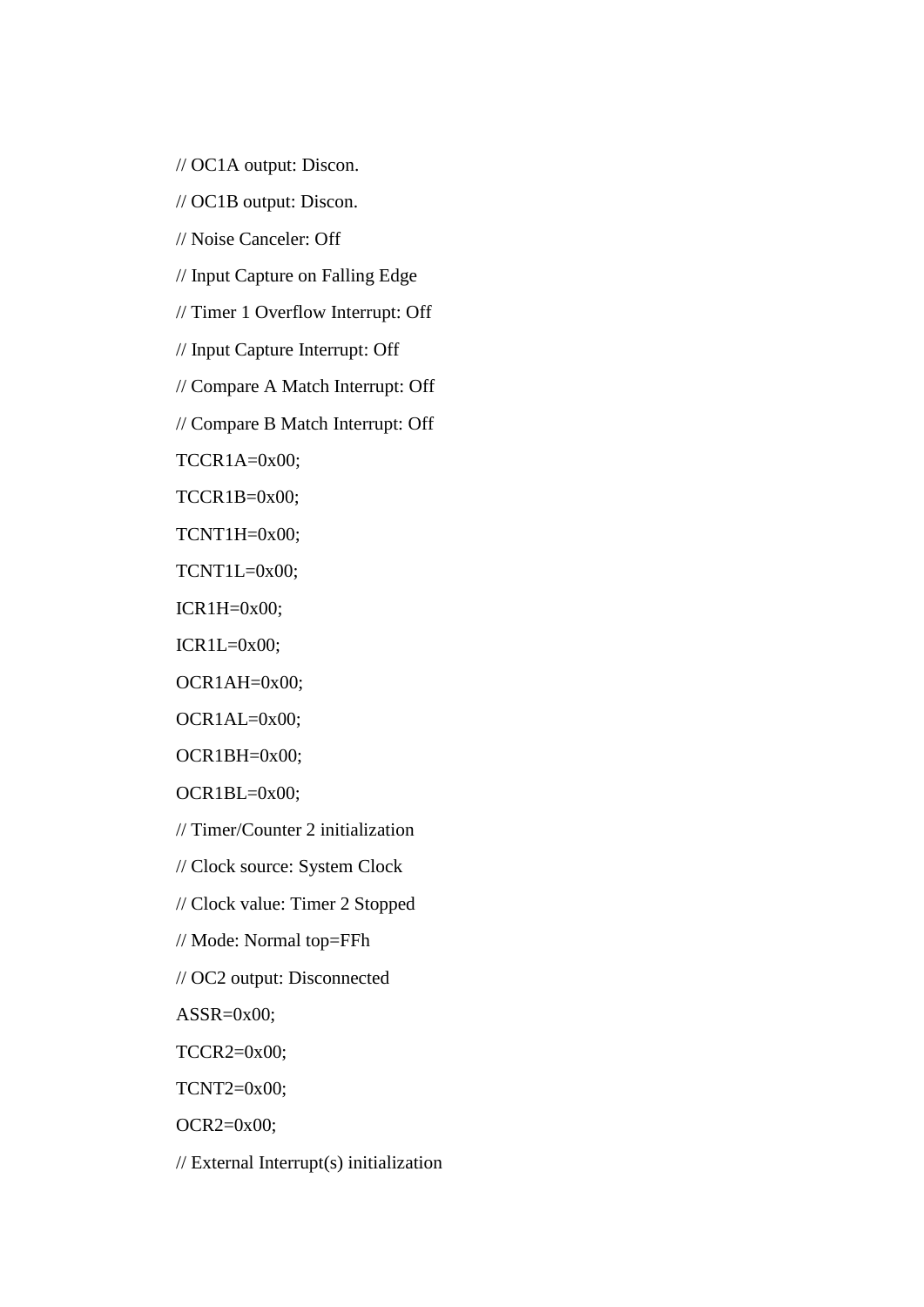// INT0: Off

// INT1: Off

// INT2: Off

MCUCR=0x00;

MCUCSR=0x00;

// Timer(s)/Counter(s) Interrupt(s) initialization

TIMSK=0x00;

// USART initialization

// Communication Parameters: 8 Data, 1 Stop, No Parity

// USART Receiver: On

// USART Transmitter: On

// USART Mode: Asynchronous

// USART Baud Rate: 9600

UCSRA=0x00;

UCSRB=0x18;

UCSRC=0x86;

UBRRH=0x00;

UBRRL=0x47;

// Analog Comparator initialization

// Analog Comparator: Off

// Analog Comparator Input Capture by Timer/Counter 1: Off

 $ACSR = 0x80;$ 

SFIOR=0x00;

// LCD module initialization

 $lcd\_init(16);$ 

 $lcd\_gotoxy(0,0);$ 

lcd\_putsf(" DETEKTOR BANJIR ");

 $lcd\_gotoxy(0,1);$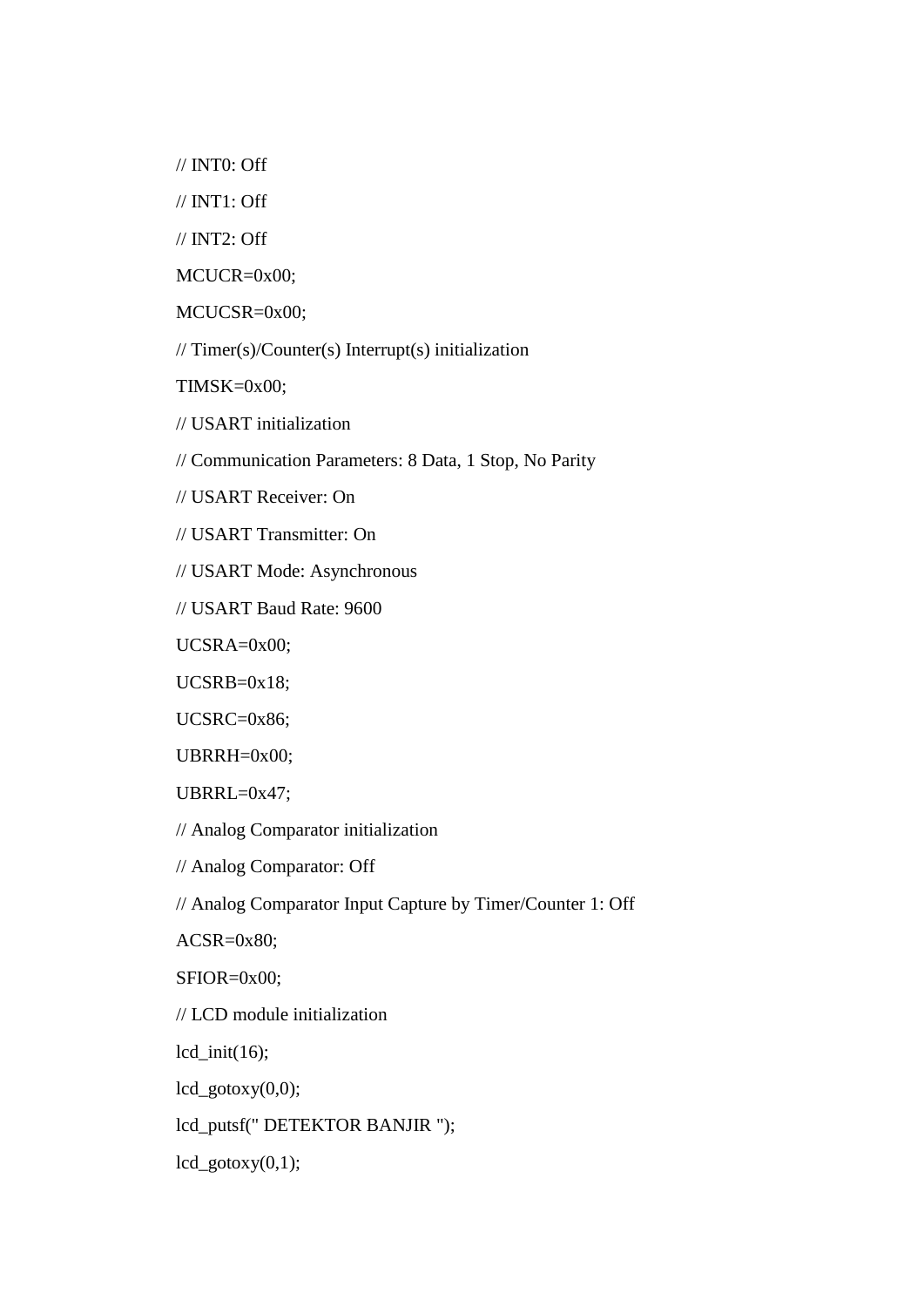lcd\_putsf(" MADE IN "); delay\_ms(2000);  $lcd\_gotoxy(0,0);$ lcd\_putsf(" ATIKNO ");  $lcd\_gotoxy(0,1);$ lcd\_putsf(" 11520225 "); delay\_ms(2000);  $lcd\_gotoxy(0,0);$ lcd\_putsf(" ");  $lcd\_gotoxy(0,1);$ lcd\_putsf("LOADING... "); delay\_ms(2000);  $lcd\_gotoxy(0,0);$ lcd\_putsf(" ");  $lcd\_gotoxy(0,1);$ lcd\_putsf("LOADING...... "); delay\_ms(3000);  $lcd\_gotoxy(0,0);$  $lcd\_putsf(" "");$  $lcd\_gotoxy(0,1);$ lcd\_putsf("LOADING........."); delay\_ms(6000);  $lcd\_gotoxy(0,0);$  $lcd\_putsf(" "");$  $lcd\_gotoxy(0,1);$ lcd\_putsf(" "); delay\_ms(100);  $lcd\_gotoxy(0,0);$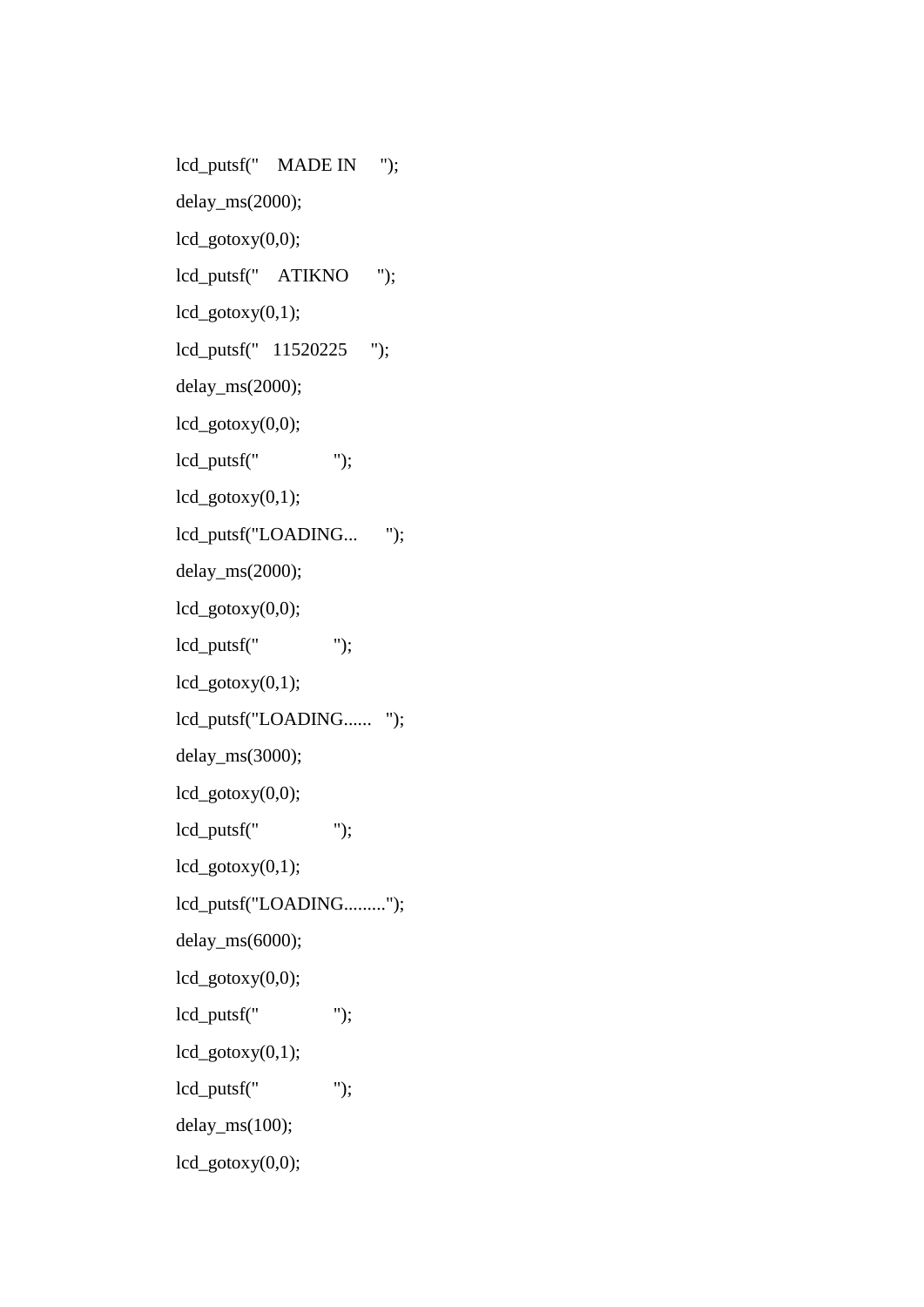lcd\_putsf(" Koneksi Modem ");  $lcd\_gotoxy(0,1);$ lcd\_putsf(" Loading....... "); delay\_ms(500);  $lcd\_gotoxy(0,0);$ lcd\_putsf("Detector Banjir");  $lcd\_gotoxy(0,1);$  $led\_putsf(" "");$ trigger  $= 0$ ; delay\_ms(1); keadaan=0; //keadaan normal kirim sms=0; //belum pernah kirim sms while  $(1)$  { // Place your code here lcd\_gotoxy(0,0); lcd\_putsf("Detector Banjir");  $jarak = 0;$  count=0; trigger  $= 0$ ;  $delay_us(100);$ trigger  $= 1$ ;  $delay_us(15);$ trigger  $= 0$ ; delay\_us(10); while  $(echo == 0)$  { count++;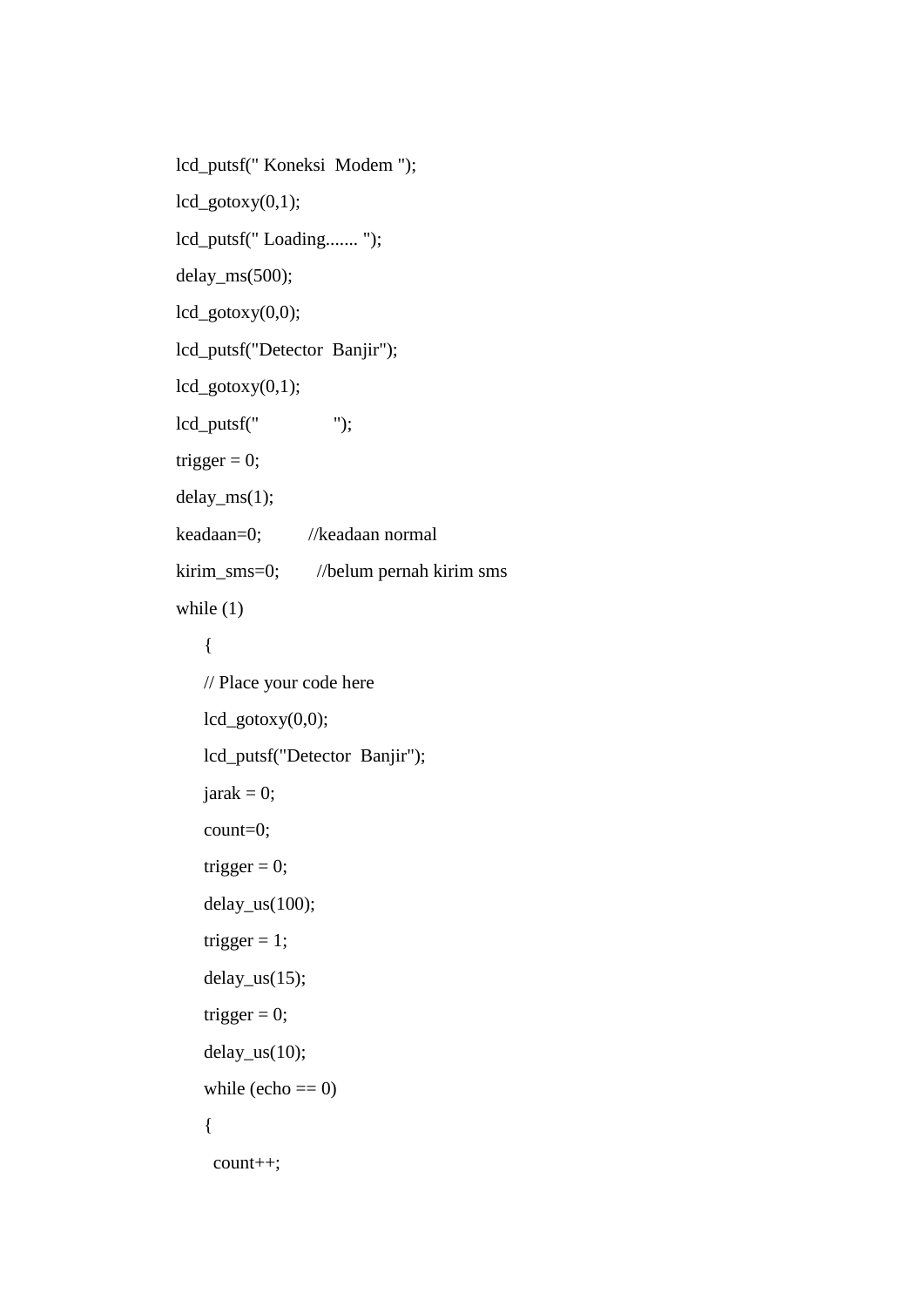```
 if (count>1000) 
  {
   //sensor rusak
   data=4;
   SMS_A();
   lcd_gotoxy(0,0);
   lcd_putsf("SENSOR RUSAK!!!!");
  while (1);
  }
 }
while (echo == 1)
 {
  count++;
 }
jarak = (unsigned int)(((float)count)/65); sprintf(buf,"jarak:%dcm ",jarak);
lcd\_gotoxy(0,1); lcd_puts(buf);
 delay_ms(500); 
while((jarak\leq=30)&&(jarak\geq=21))
 {
 lcd\_gotoxy(0,0); lcd_putsf("Debit Air Normal");
  delay_ms(500);
  jarak=100;
  keadaan=0;
  kirim_sms=0;
 }
```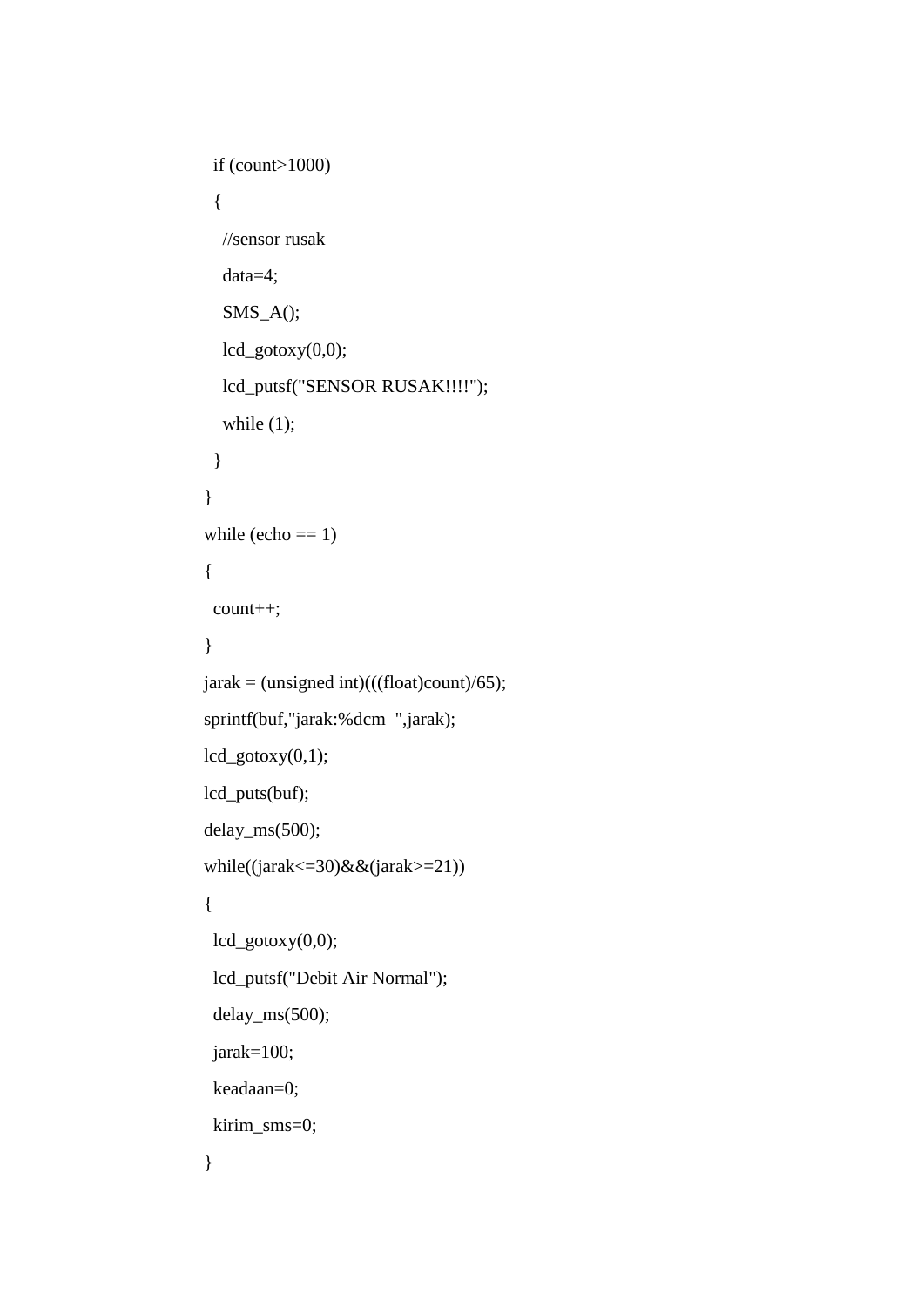```
 while((jarak<=20)&&(jarak>=11))
 {
 lcd\_gotoxy(0,0); lcd_putsf("!!Siaga Banjir!!");
  delay_ms(500); 
  jarak=100;
  if (keadaan!=1) kirim_sms=0;
  keadaan=1; //siaga banjir
 } 
while((jarak<=10)&&(jarak>=0))
 {
 lcd\_gotoxy(0,0); lcd_putsf("!Bahaya Banjir!");
  PORTB.0=1; 
  delay_ms(50);
  PORTB.0=0; 
  delay_ms(500); 
  jarak=100;
  if (keadaan!=2) kirim_sms=0;
  keadaan=2; //bahaya banjir
 }
 if ((keadaan==2) && (kirim_sms=0))
 {
  data=3;
  SMS();
  SMS_1();
 kirim_sms=1;
 }
```